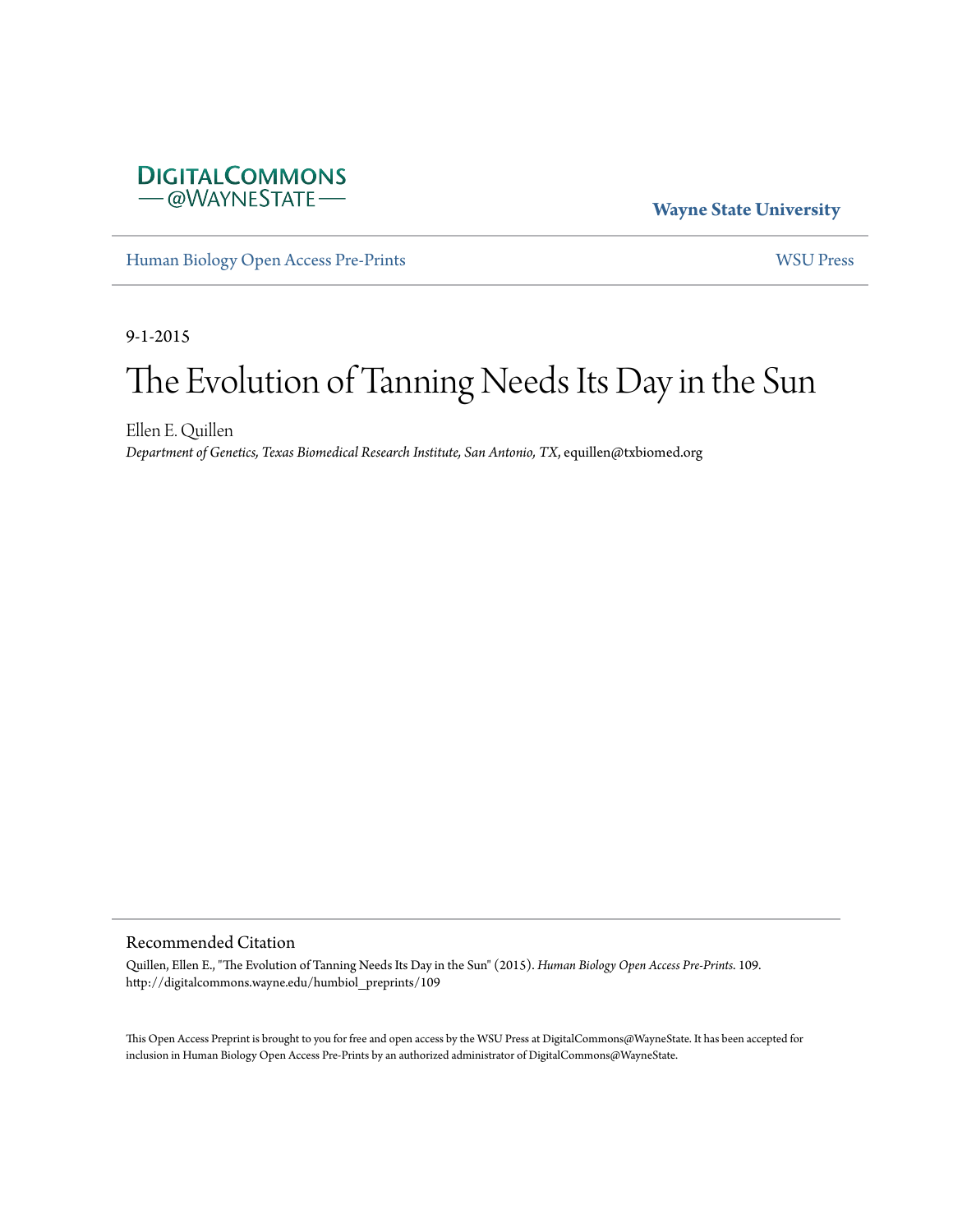#### *The evolution of tanning needs its day in the sun.*

[ELLEN E. QUILLEN](javascript:popUp()<sup>1</sup>

<sup>1</sup>Department of Genetics Texas Biomedical Research Institute P.O. Box 760549 San Antonio, Texas 78245-0549 equillen@txbiomed.org

Key words- evolution, pigmentation, tanning, facultative pigmentation

Issue- 87.4

Abstract

Variation in human pigmentation has been studied since the earliest days of biological anthropology. Categorical classifications based on references like Felix von Luschan's glass tiles were commonly used to characterize pigmentation from the late 18th century until the introduction of machine-based automated tests in the 1950s. With this new technology, continuous measures of skin reflectance became the standard and captured a greater array of variation. There remains a significant amount of data that was only ever collected using comparison methods which may now be converted to equivalent reflectance measures (Swiatoniowski et al. 2013). Both comparison and reflectance methods have been utilized to collect pigmentation data at regions of the body exposed and unexposed to ultraviolet radiation (UVR) from the sun. This data was useful in identifying broad patterns of relationship between constitutive pigmentation (the basal amount or melanin produced by the body in the absence of UVR exposure) and facultative pigmentation (realized melanin production due to UVR exposure). Namely, those with very pale skin will develop an immediate sunburn but not tan and those with darker skin rarely have an erythemal response, but will develop increased pigmentation several days after UV exposure (Fitzpatrick 1975; Fitzpatrick 1988). (Although it must be noted here that, despite later applications, this relationship was only ever intended to be applied to individuals who were classified as "White" by dermatologists).

The substantial influence of number, frequency, duration, and intensity of UV exposures on facultative pigmentation leads to a significant amount of noise in this data. As a result, genetic studies of skin pigmentation have focused predominently on constitutive pigmentation levels with the assumption that constitutive pigmentation is predominantly driven by genetic, rather than environmental, factors. This approach has been quite successful and has identified hundreds of individual variants in a dozen or more genes contributing to differences in constitutive pigmentation within and among geographically distant populations (Parra 2007; Sturm 2009; Quillen and Shriver 2011; Sturm and Duffy 2012; Rees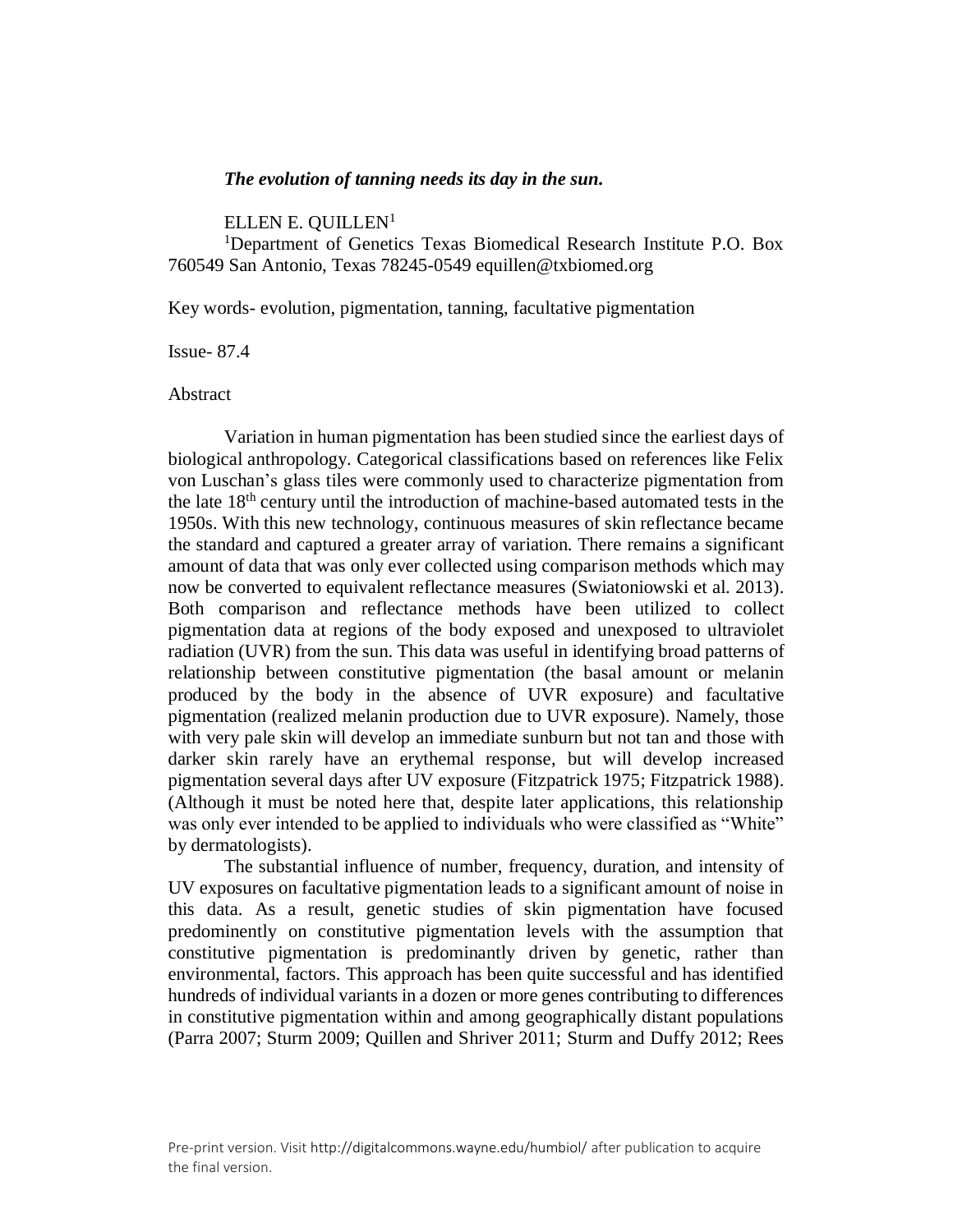and Harding 2012). Nevertheless, this focus on the genetics of constitutive pigmentation means something important is lost in our understanding of how human skin interacts with the environment. This paper makes the argument that the pigmentation induced by solar exposure is an evolutionarily relevant phenotype and establishes the hypothesis that persistence of increased facultative pigmentation in the Americas could be an example of convergent evolution with the greater constitutive pigmentation seen in high-UVR populations of Africa and Asia.

# **Photoprotection Appears among the Strongest Forces of Selection in Human Populations**

Large studies of constitutive skin reflectance data, predominantly from populations in Africa, Europe, Asia, and Oceania, led to the identification of a link between latitude and pigmentation that was later demonstrated to reflect a stronger correlation between increased ultraviolet radiation (UVR) and darker skin color (Walter 1971; Byard 1981; Robins 1991; Frisancho 1993; Relethford 1997; Jablonski and Chaplin 2000). Evidence for the adaptive nature of this relationship comes from genomic scans for selection in Europeans, East Asians, and South Asians, which indicate that genetic variation at pigmentation genes has been shaped by some of the strongest intervals of selection to leave their mark on human genomes (Akey et al. 2002; Voight et al. 2006; Sabeti et al. 2007; Stokowski et al. 2007; Lao et al. 2007; Johansson and Gyllesnsten 2008; Myles et al. 2008; Pickrell et al. 2009; Hancock et al. 2011; Sturm and Duffy 2012).

A variety of hypotheses have been considered to explain why skin pigmentation would have such a large effect on fitness. The best supported are protection from photolysis of folic acid (Branda and Eaton 1978; Blount 1997; Fleming 1998) and from sunburn and skin cancer (Weinstock et al. 1989; Lookingbill et al. 1995; Greaves 2014). These hypotheses are not mutually exclusive, and predominantly relate to the photoprotective effect of high levels of epidermal eumelanin, the brown-black pigment responsible for most variation in human skin color. An alternative hypothesis contends that xeric stress in a hot dry climate could also favor the thicker, acidified stratum corneum that is a byproduct of increased melanin (Elias et al. 2010). However, this hypothesis is inconsistent with the many regions of the world where individuals with extremely dark skin pigmentation occupy areas of very high humidity, e.g. equatorial west Africa, new Guinea, and the tropical regions of northern Australia. Independent of the precise evolutionary mechanisms, the evidence for selection in favor of darker skin in high-UVR regions  $-$  generally found closer to the equator  $-$  is strong.

Ground-level UVR varies world-wide with altitude, density of vegetation, and cloud-cover resulting in inexact UVR correlations between the same latitudes in the Eastern hemisphere, where the majority of research has been done, and the Western hemisphere. Unfortunately, genetic research on skin color in the Americas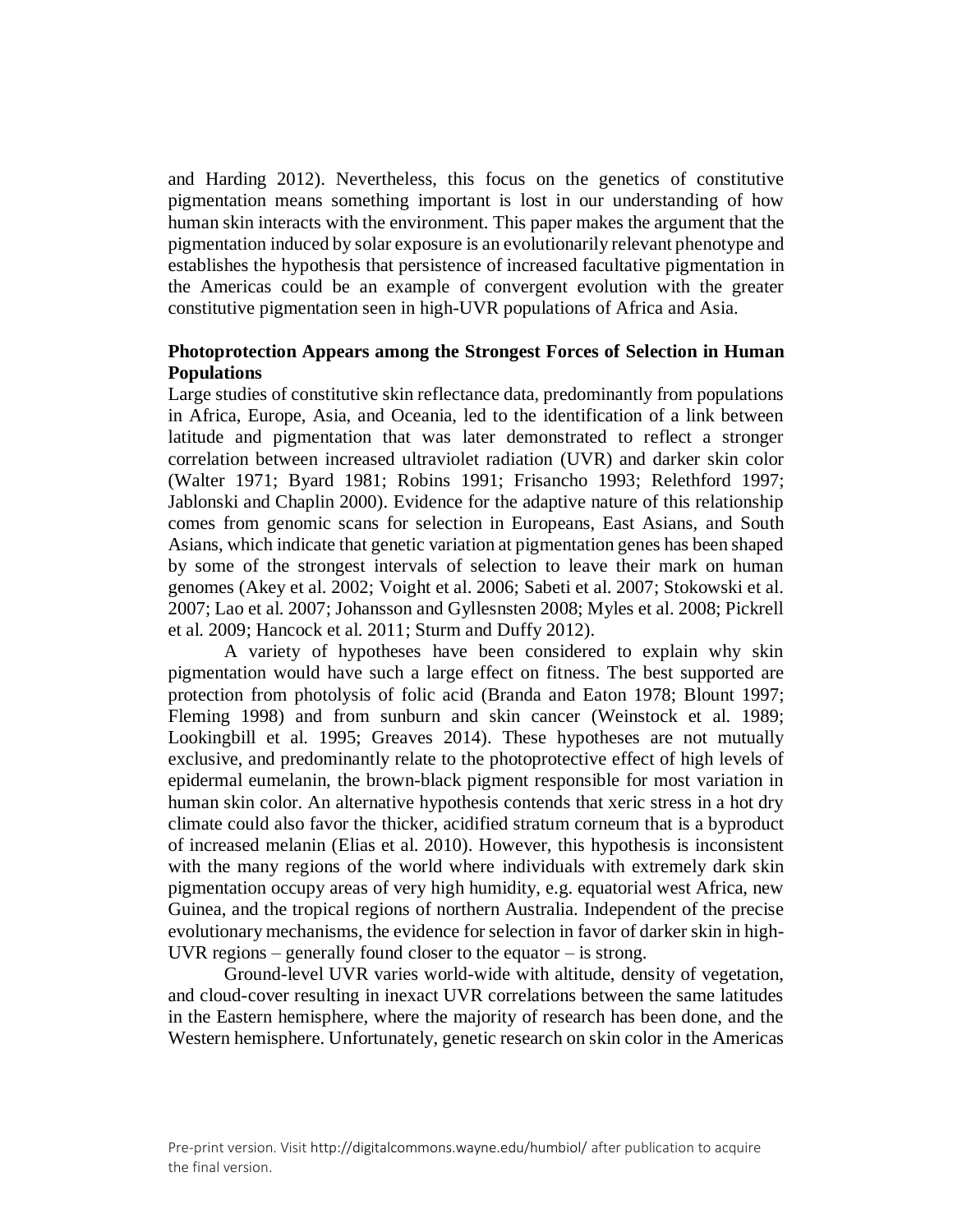has been limited by scarcity of data on Indigenous American populations using modern reflectance methods. However, it is evident even from Renato Biasutti's (1959) categorical data on skin color that indigenous populations living in tropical and subtropical regions of the Americas have low levels of constitutive pigmentation relative to populations living at similar latitudes in Africa and Melanesia (Barsh 2003), even when the lower UVR levels in tropical regions of the Americas are considered (Jablonski and Chaplin 2000).

There are several possible explanations for this discrepancy. Indigenous American populations have undergone at least one population bottleneck, reducing genetic diversity and potentially eliminating some variation at pigmentation loci (Hey 2005) which may have already been reduced by selection favoring lighter pigmentation in ancestral populations. This demographic explanation is a null hypothesis against which all other hypothesis should be measured. Although humans have only been occupying high-UVR regions of the Americas for approximately 10,000 years (Cooke 1998), this time span was shown to be sufficient for substantial changes to occur in the skin pigmentation of several Old World populations which have also undergone recent, though milder, bottlenecks (Lao et al. 2007; Stokowski et al. 2007). Additionally, the Americas were populated relatively late, meaning mechanisms of cultural buffering – particularly clothing that would mitigate some UVR exposure – were already in use.

## **Facultative Pigmentation has Photoprotective Ability**

Considering established examples of rapid evolution at pigmentation genes in European, East Asian, and South Asian populations and the known deleterious effects of low levels of melanin in individuals exposed to intense UVR, the relatively light constitutive pigmentation in Indigenous Americans is anomalous. Of the pigmentation genes that appear to have undergone selection in the ancestors of contemporary Indigenous Americans, only two have even small effects on the constitutive pigmentation of modern admixed Indigenous American and European populations (Quillen et al. 2011). That research, like most on skin pigmentation, focused on constitutive pigmentation which has been presumed to be more directly genetically determined, and therefore more susceptible to selection, than facultative pigmentation which is a response to environmental exposure. However, this assumption discounts the reality that facultative pigmentation is the true interface between humans and the environment because skin begins to respond nearly instantaneously to UVR.

Facultative melanogenesis (tanning) is a photoprotective response triggered by DNA damage and repair following UVR exposure which can result in a 7-10 fold increase in visible skin pigmentation (Sheehan et al. 1998; Gilchrest and Eller 1999). This significant variability in pigmentation has been suggested as a major component of photoprotection previously (Wagner et al. 2002; Tadokoro et al.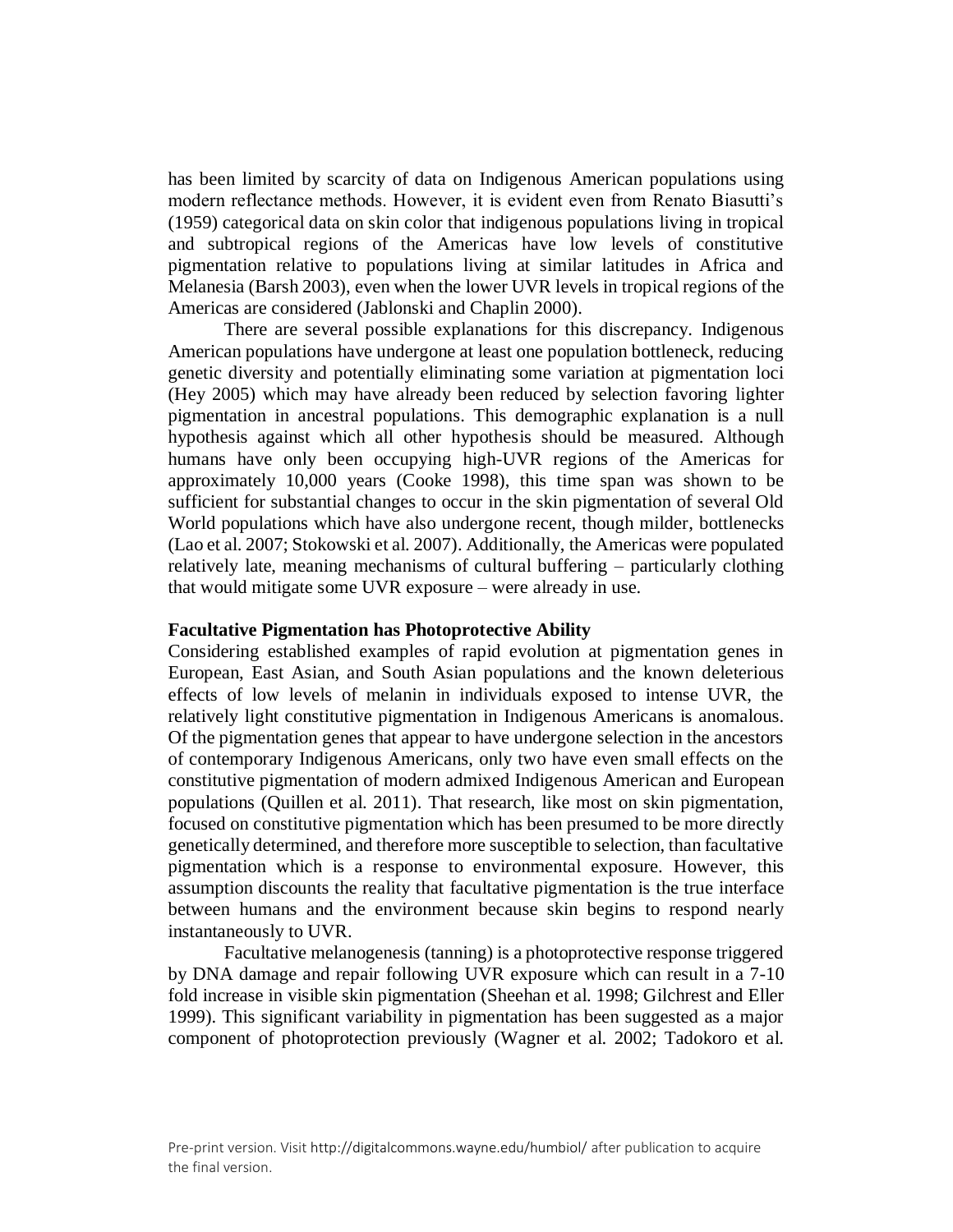2003; Halder and Ara 2003; Tadokoro et al. 2005; Brenner and Hearing 2008; Wolber et al. 2008; Miller et al. 2008; Coelho et al. 2009a). Like constitutive pigmentation, this tanning response is variable and there is no reason to assume it, like other types of phenotypic plasticity, is not also partially genetically regulated. Indeed, evidence of inter-population variation in tanning abilities (Wagner et al. 2002) as well as genes association with variation in tanning phenotypes in European (Nan et al. 2009), Mongolian (Paik et al. 2011), and Korean (Kwak et al. 2015) populations have been identified. (It should again be noted that the majority of previous studies in this area have simply compared exposed to unexposed regions of the body as a proxy for tanning capacity. This fails to account for variation in exposure and can lead to noise in the data and false negative results.)

The features of melanin that prevent cellular and DNA damage – broad UVR absorption (Anderson and Parrish 1981; Kollias and Baqer 1987) and distribution near the surface of the skin (Kobayashi et al. 1998) – are the same for both constitutive pigmentation and UVB-induced facultative pigmentation. It follows, then that one hypothesis for the divergence of Indigenous American skin pigmentation from the expected values is that facultative pigmentation, rather than constitutive pigmentation, is the primary means of avoiding UVR-induced damage. While dermatologists have long noted  $-$  and in some cases assumed  $-$  that individuals with darker skin pigmentation are more like to tan than fairer individuals, less is known about inter-population differences. The small amount of available literature suggests that East Asian individuals show a stronger and more sustained melanogenic response to UVR exposure than Europeans.

A similar photoadaptive response in Indigenous American populations would mitigate the selective pressures favoring darker constitutive pigmentation in a high-UVR environment and explain the observed discrepancy in pigmentation between Eastern and Western hemisphere populations residing at the same latitude. From an evolutionary perspective, pigmentation gained due to tanning is as adaptive as darker constitutive pigmentation. Since evolution works only on the phenotype, there is no reason to expect that darker constitutive pigmentation would evolve more commonly than a strong tanning response. Additionally, tanning capability may be adaptive in and of itself in the subtropical regions where seasonal variation in UVR dips below the threshold needed for cutaneous vitamin D production in dark skin for more than three months out of the year (Chaplin and Jablonski 2009). Such phenotypic plasticity would enable individuals to become progressively lighter in the winter months when reserves of vitamin D were depleted or to oscillate between less melanin during extended periods in forest climates where UVR is lower and increased melanin in response to exposure to elevated UVR in more arid climates.

The limitation of facultative melanogenesis in increasing fitness is the significant damage that may occur due to UVR before melanogenesis occurs. The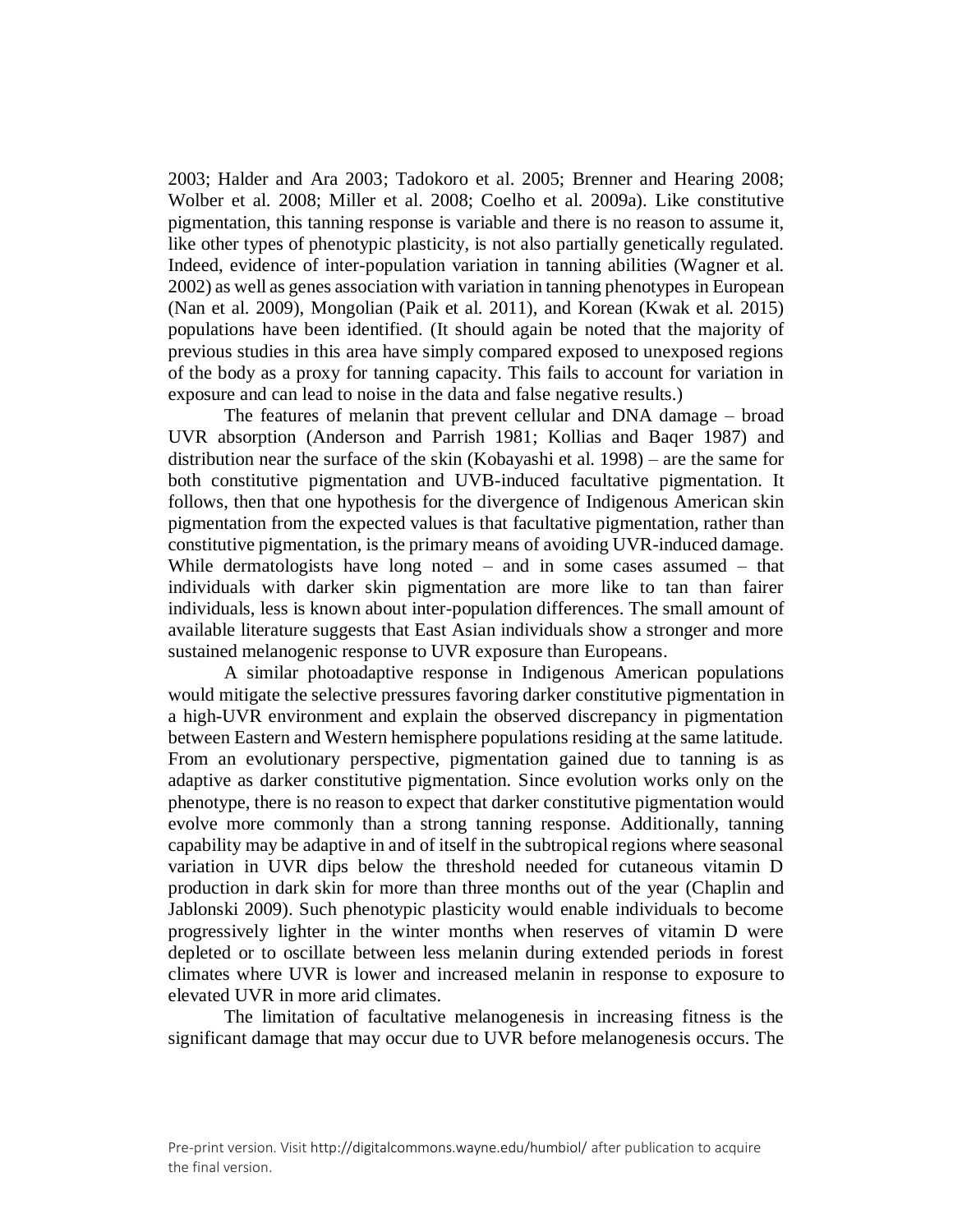balance between initial damage due to relatively light constitutive pigmentation and photoprotective facultative pigmentation would be shifted by two factors: (1) the amount of UV exposure necessary to induced facultative melanogenesis (MMD, the minimum melanogenic dose); and (2) the persistence of the acquired, protective melanin to reduce future damage. Epidermal exposure to UVR induces separate but related reactions which vary among individuals –immediate pigment darkening occurs within minutes of UV exposure (Hönigsmann et al. 1986; Routaboul et al. 1999), persistent pigment darkening develops over several hours and persists for days (Moyal et al. 2000; Moyal et al. 2006), and delayed pigment darkening which can take more than a day to appear and persists from several weeks to six months or more (Tadokoro et al. 2003; Tadokoro et al. 2005; Young 2006). Importantly, research indicates that only tanning related to UVB, not UVA, radiation is photoprotective (Miyamura et al. 2011, Coelho et al 2015). UVB, which varies seasonally at latitudes greater than 45˚, elicits persistent changes in pigmentation via upregulation of pigmentation pathway genes while longer-wavelength, lower energy UVA is linked to immediate, short-term changes in skin pigmentation by oxidation and redistribution of existing melanin and melanin-precursors (Choi et al. 2010). UVA and UVB trigger expression of overlapping but partially independent genetic pathways (Brenner et al. 2009). Based on these observations, facultative pigmentation is most likely to be protective, and therefore evolutionarily relevant, in regions with variable UVR due to seasonal differences or changes in cloud or tree cover.

The molecular mechanisms for the longer-term tanning response relies predominantly on the stimulation of the cyclic-AMP pathway (Chakraborty et al. 1996) which upregulates the production of the melanocyte stimulating hormone (MSH) and the melanocortin-1 receptor (MC1R) (Funasaka et al. 1998). Changes in protein concentrations can persist over the course of several weeks following UV exposure and occur in a well-documented pattern (Coelho et al. 2009b). The net effect of these changes is increased melanin production in the melanocyte and transfer to keratinocytes closer to the epidermal surface (Gilchrest and Eller 1999), a phenomenon generally more extreme in individuals with darker constitutive pigmentation (Scheibner et al. 1986; Stierner et al. 1989). Although the majority of research has focused primarily on pigmentation, it should be noted that repeated, acute, erythema-inducing UV exposure increases the thickness of the epidermis and stratum corneum which also reduces transmission of UV through the skin (Brenner and Hearing 2008).

**Population-Level Variability in Sensitivity and Persistence of UVR Response** Both immediate and short-term onset tanning responses vary within and among human populations (Kalla 1974; Coelho et al. 2009a). One of the few studies to compare multiple European-American, Hispanic, and East Asian individuals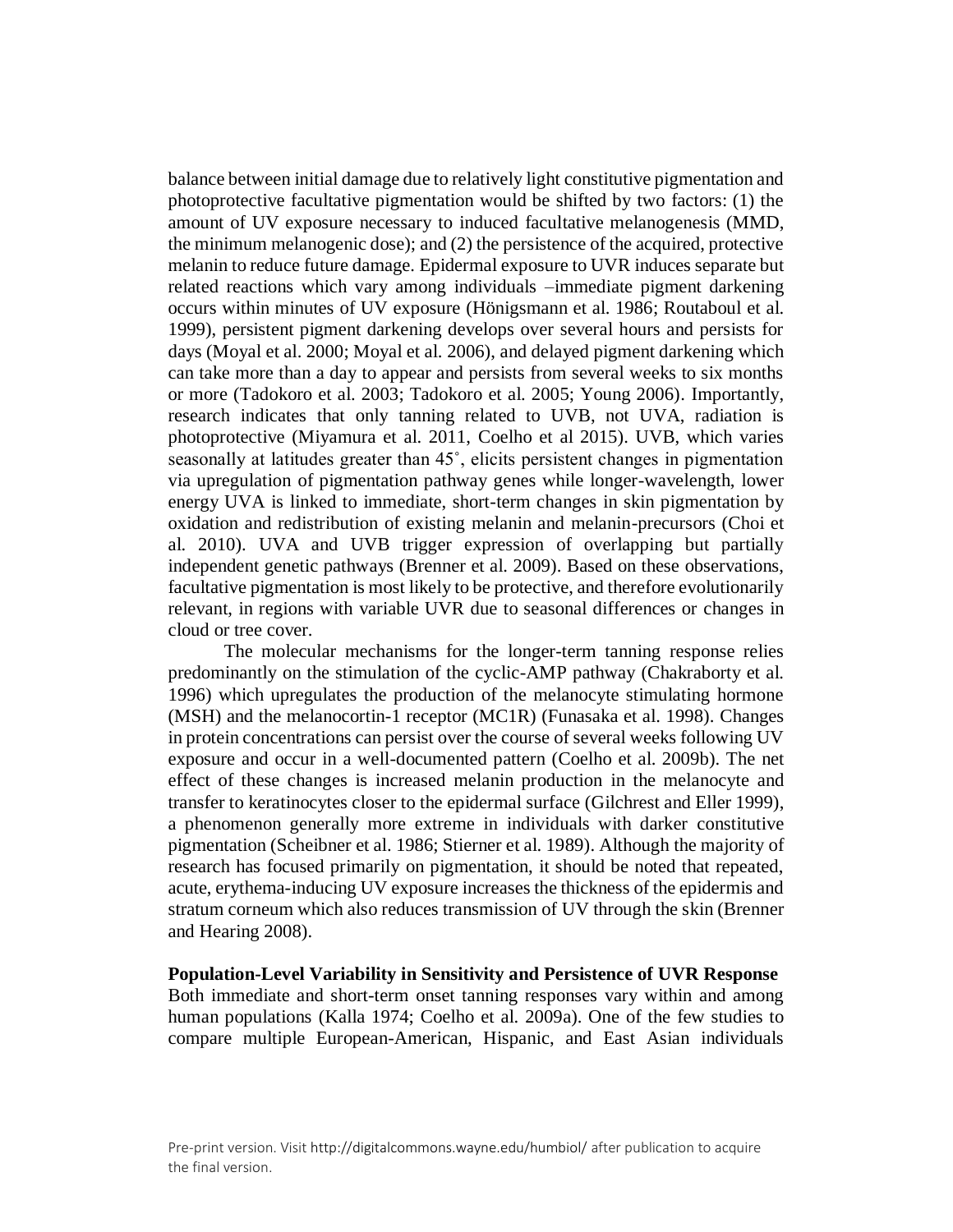collected under a single protocol identified substantial differences among these groups in average response to UVR (Wagner et al. 2002). This work considered the minimum amount of UVR necessary to cause a reddening of the skin (minimum erythemal dose, MED) or induce a melanogenic reaction (minimum melanogenic dose, MMD) as well as the dose-response curves for both (erythemal dose response, EDR, and melanogenic dose response, MDR). Self-identified Hispanic and East Asian participants on average showed a stronger tanning response than European Americans for all measures. However, this research only considered facultative pigmentation at 24 hours and 7 days, meaning that persistence of facultative pigmentation could not be evaluated.

Few investigations have considered variation in delayed-onset, persistent facultative pigmentation, and all have been underpowered to look at populationlevel differences. From an evolutionary perspective, this type of facultative pigmentation may be the most important as it extends the period of photoprotection from a single UVR exposure. Investigations of persistent changes in pigmentation come predominantly from dermatological research performed in East Asia. Among Korean patients undergoing weekly UVB phototherapy for psoriasis, maximum pigmentation was reached after five weeks of sub-MED exposures (Choe et al. 2002) and required 10 weeks to 10 months to return to pre-exposure levels (Jo et al. 2006; Suh et al. 2007; Kwon et al. 2010). The difference in tanning response between European and East Asian individuals has been noted frequently in the dermatological literature, often with the conclusion that the application of the Fitzpatrick scale (Fitzpatrick 1975), which in common practice conflates constitutive pigmentation with tanning response, is not applicable to many East Asian populations. While levels of constitutive eumelanin and initial erythemal response may be similar between East Asians and Western Europeans, the persistent facultative pigmentation response appears substantially stronger, particularly in Chinese and Japanese populations (Kawada 1986; Satoh and Kawada 1986; Kawada et al. 1993; Liao et al. 1995; Stanford et al. 1996; Youn et al. 1997; Wee et al. 1997; Park et al. 1998; Liu et al. 2006). This conclusion is preliminary as it is based exclusively on small studies of phototype or repeated medical exposures to UVR. No large-scale studies have considered persistent facultative pigmentation in samples of known ancestry and the distribution of neither intensity nor persistence of tanning response is known.

Persistent facultative pigmentation has not been documented in Central Asian populations who are a better proxy for the ancestors of Indigenous Americans than East Asians, although there is no evidence to suggest that it does not occur. The only study to consider facultative pigmentation in a large Central Asian sample determined tanning response by comparing exposed to unexposed regions of the body within an isolated Mongolian nomadic group (Paik et al. 2011). This does not take into consideration amount of exposure or persistence of facultative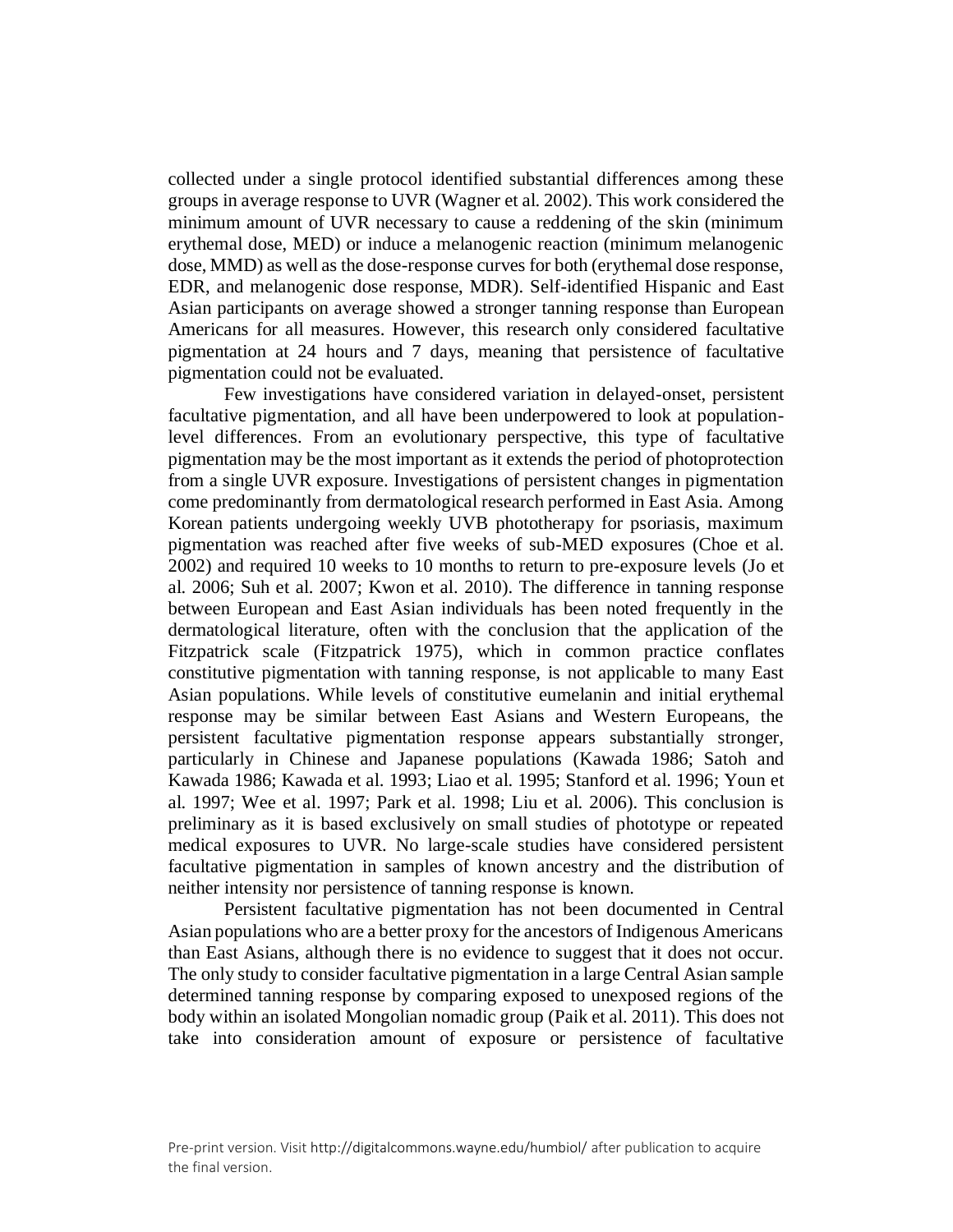pigmentation. Unfortunately, there exists little consistently collected data on facultative pigmentation as it is heavily influenced by seasonality of UVR exposure, age as tanning capacity changes over the life course, and cultural differences in patterns of exposure and norms of body cover. Measuring tanning response in a controlled setting is the best way to consider this question.

Procaccini et al. (2007) considered the relationship between MED and duration of pigmentation (up to 16 days) in 50 individuals of Fitzpatrick phototypes II (fair skin, burns easily, tans poorly) through IV (light brown skin, burns minimally, tans easily). Mean differences in duration were identified among the phototypes with individuals of phototype II more like to return to constitutive pigmentation within 16 days. However, substantial variation was found within each group. In a longer-term study of 60 individuals with a broader range of constitutive pigmentation, Coelho et al. (2009a) found that some individuals exhibited facultative pigmentation up to nine months after exposure to UVR three times their MED. In this study, greater MED and greater MMD, but not constitutive pigmentation levels, were associated with an increased likelihood of this longlasting pigmentation, illustrating the partial independence of the constitutive pigmentation and facultative pigmentation pathways. While this study included some individuals with putative Indigenous American ancestry, biogeographic ancestry (BGA) was not measured and there were insufficient participants to analyze differences among self-reported racial or ethnic groups.

Tanning phenotypes have very rarely been considered in Indigenous American populations outside of research into melanoma. Limited evidence for differences in tanning response between Indigenous American and European individuals comes from studies of phototype in Colombia (Sanclemente et al. 2008). This research found a small association between MED and phototype and, as in East Asian populations, an overall difference in photosensitivity between Europeans and admixed Colombians. While the associations between MED, phototype, and tanning are complex, this data suggests differences in tanning ability may exist between Indigenous Americans and Old World populations that merit further investigation. If present, persistent facultative pigmentation in Indigenous Americans may be a shared phenotype with Asian populations and a "preadaptation" to increased UVR in the tropical and sub-tropical regions of the Americas.

As expected based on the phenotypic pattern, the genetic variants thus far implicated in variation in tanning response partially overlap with those contributing to constitutive pigmentation. Canonical pigmentation genes where variants are associated with differences in tanning capacity include *WNT1* and *SILV/Pmel17* (Paik et al. 2011) in a Mongolian population and *SLC45A2/MATP, IRF4, TYR, OCA2, HERC2*, *PPARGC1B*, *MITF* and *MC1R* in broadly-collected European and European-American populations (Nan et al. 2009; Shoag et al. 2012; Zhang et al.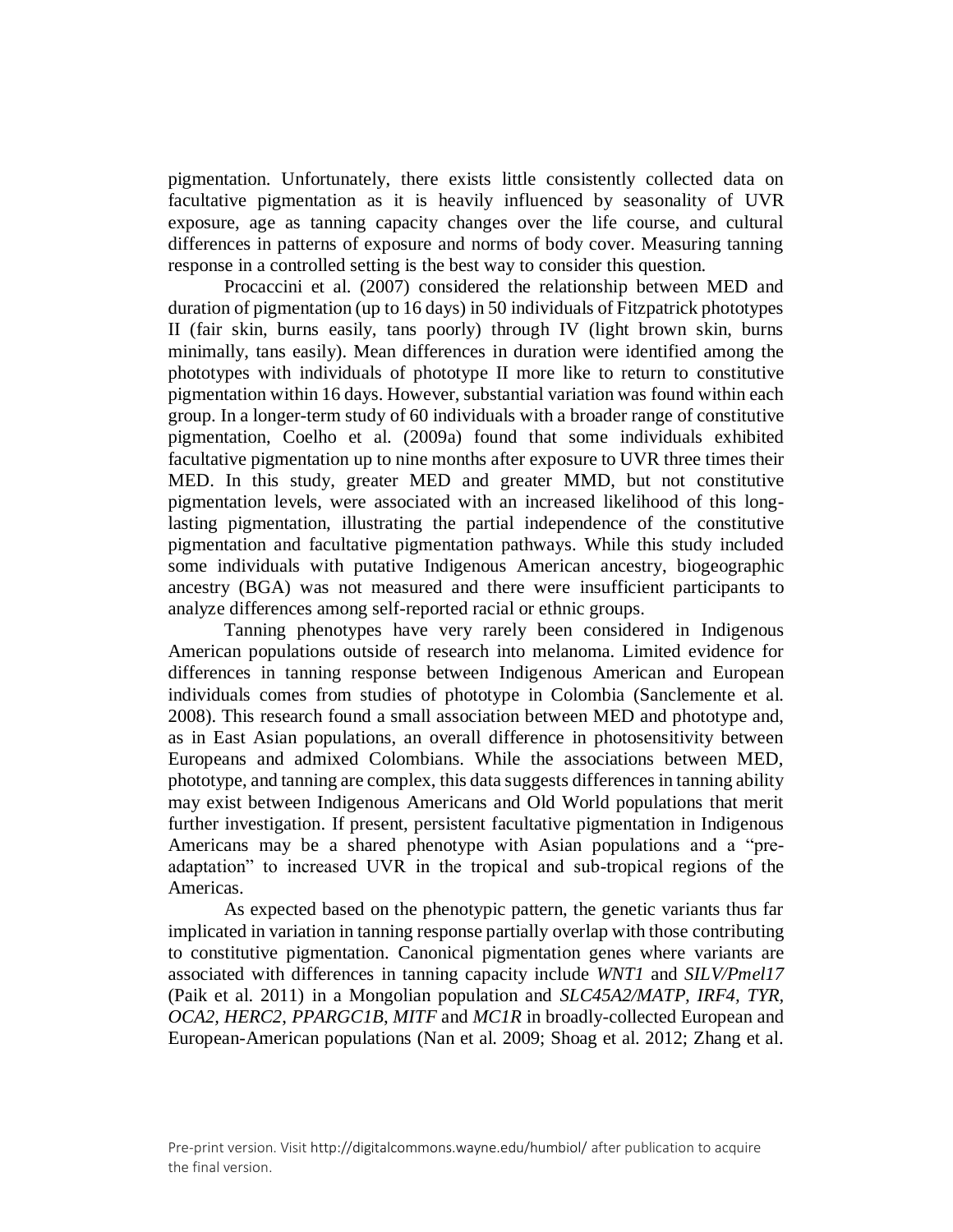2013). Additionally, these association studies identified variants in unexpected loci including *GRM6* and *ATF1* (Paik et al. 2011) and *LOC401937* (Nan et al. 2009). Not previously considered a pigmentation candidate gene, variation in *WWOX* within Korean women is related to tanning capacity and regulates the activity of tyrosinase in human melanocytes (Kwak et al. 2015). As more is known about the genes regulating tanning, it is likely that many genes but not all individual mutations will influence both types of pigmentation. Thus far, no studies have considered admixed populations which would allow the identification of genes contributing to between population differences in tanning response.

# **Conclusion**

Drawn from many sources, this body of evidence suggests that facultative pigmentation may play a significant role in the adaptation of populations of the Americas to increased UVR in tropical and subtropical regions. The time has come for an increased focus on the evolutionary genetics of facultative pigmentation not only in the Americas, but more broadly. The study of human pigmentation is fundamental to anthropology because it represents an enormously variable phenotype present in all humans. A prime example of the interactions between humans and our highly variable environment, skin pigmentation has been shaped and reshaped by the forces of evolution over the past several thousand years of the hominid lineage. There is substantial ongoing debate in the anthropological literature regarding the proximate evolutionary forces (selection vs. drift) (Robins 2009) as well as the nature of selective pressures acting on skin (Black et al. 1987; Chaplin and Jablonski 2009). Resolution of this debate rests on a full understanding of what types of pigmentation contribute to variation in modern humans. An exclusive focus on constitutive pigmentation unduly limits our understanding of skin pigmentation and how humans have adapted to diverse environments. The inclusion of facultative pigmentation alongside constitutive pigmentation could be the missing piece in anthropologists' understanding of the relationship between UVR and skin color.

Acknowledgements: The author would like to thank Nina Jablonski and Mark Shriver for their many discussions about the evolution and genetics of facultative pigmentation, without which this manuscript would not have been developed.

Received 4 January 2016; revision uploaded 22 April 2016.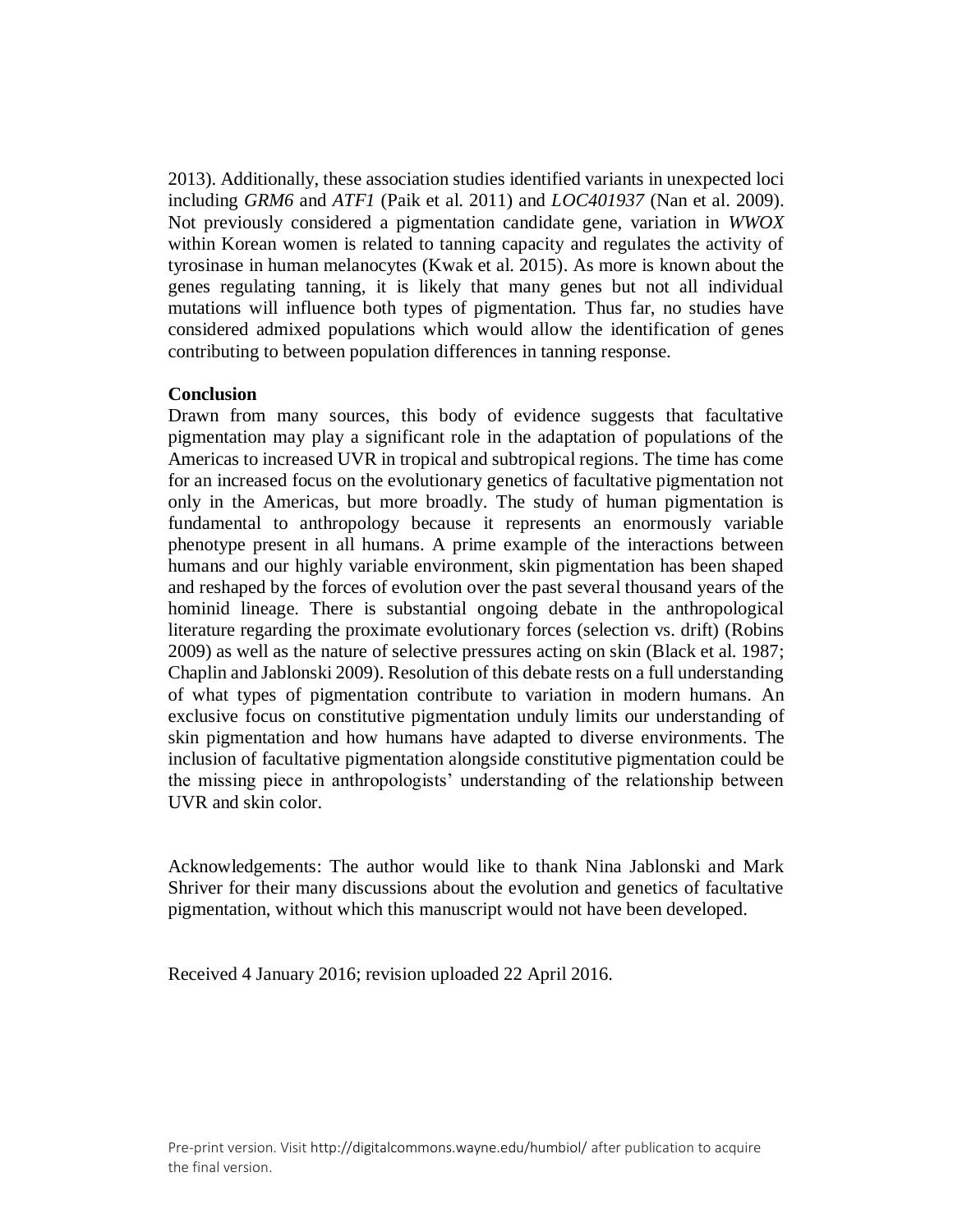## **Literature cited**

- Akey, J. M., G. Zhang, K. Zhang et al. 2002. Interrogating a high-density SNP map for signatures of natural selection. *Genome res.*, 12(12), 1805–14.
- Anderson, R., J. A. Parrish. 1981. The optics of human skin. *J. Invest. Dermatol.*, 77(1), 13–19.
- Barsh, G. S. 2003. What controls variation in human skin color? *PLoS Biol.*, 1(1), E27.
- Black, W. C., R. Goldhahn, C. Wiggins. 1987. Melanoma within a southwestern Hispanic population. *Arch. Dermatol.*, 123(10), 1331–1334.
- Blount, B. C.1997. Folate deficiency causes uracil misincorporation into human DNA and chromosome breakage: Implications for cancer and neuronal damage. *P. Natl. Acad. Sci. USA*, 94(7), 3290–3295.
- Branda, R., J. Eaton. 1978. Skin color and nutrient photolysis: an evolutionary hypothesis. *Science*, 201(4356), 625–626.
- Brenner, M., S. G. Coelho, J. Z. Beer et al. 2009. Long-lasting molecular changes in human skin after repetitive in situ UV irradiation. *J. Invest. Dermatol.,* 129(4), 1002–11.
- Brenner, M., V. J. Hearing. 2008. The protective role of melanin against UV damage in human skin. *Photochem. Photobiol.*, 84(3), 539–549.
- Byard, P. J. 1981. Quantitative genetics of human skin color. *Am. J. Phys. Anthropol.*, 24(S2), 123–137.
- Chakraborty, K., Y. Funasaka, A. Slominski et al. 1996. Production and release of proopiomelanocortin (POMC) derived peptides by human melanocytes and keratinocytes in culture: regulation by ultraviolet B. *Biochim. Biophys. Acta*, 1313(2), 130–8.
- Chaplin, G., N. G. Jablonski. 2009. Vitamin D and the evolution of human depigmentation. *Am. J. Phys. Anthropol.*, 139(4), 451–61.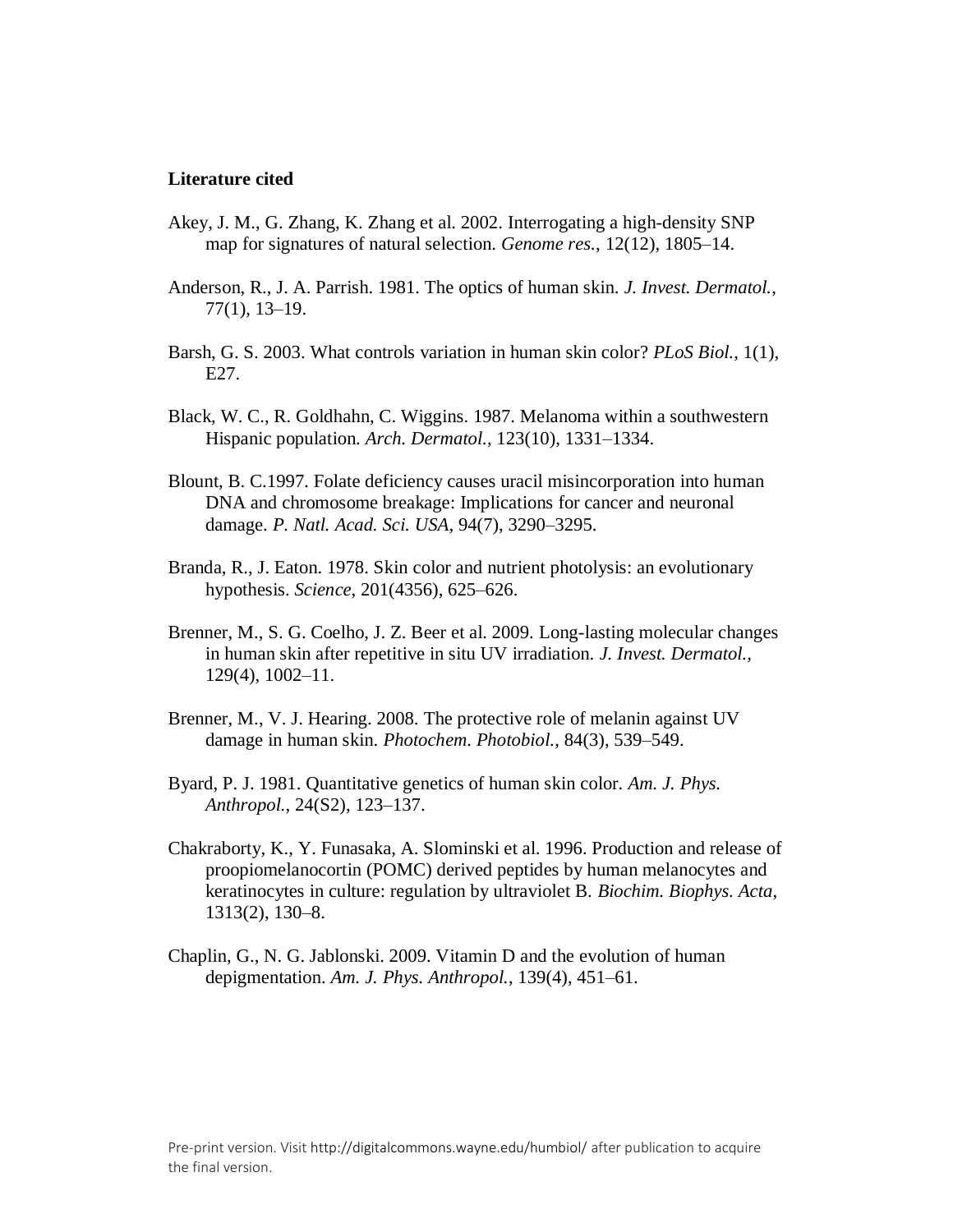- Choe, Y. B., J. H. Rim, J. I. Youn. 2002. Quantitative assessment of narrow-band UVB induced tanning during phototherapy in Korea. *Photodermatol. Photo.*, 18(3), 127–30.
- Choi, W., Y. Miyamura, R. Wolber et al. 2010. Regulation of human skin pigmentation in situ by repetitive UV exposure: molecular characterization of responses to UVA and/or UVB. *J. Invest. Dermatol.*, 130(6), 1685–96.
- Coelho, S. G., W. Choi, M. Brenner et al. 2009a. Short- and long-term effects of UV radiation on the pigmentation of human skin. *J. Invest. Dermatol.*. Symposium Proceedings, 14(1), 32–5.
- Coelho, S. G., Y. Zhou, H. F. Bushar et al. 2009b. Long-lasting pigmentation of human skin, a new look at an overlooked response to UV. *Pigm. Cell Melanoma R.*, 22(2), 238–41.
- Coelho, S. G., L. Yin, C. Smuda et al. 2015, Photobiological implications of melanin photoprotection after UVB-induced tanning of human skin but not UVA-induced tanning. *Pigm. Cell Melanoma R.*, 28: 210–216.
- Cooke, R. 1998. Human settlement of Central America and Northernmost South America (14,000-8000 BP). *Quatern. Int.*, 49-50, 177–190.
- Elias, P., G. Menon, B. Wetzel et al. 2010. Barrier requirements as the evolutionary "driver" of epidermal pigmentation in humans. *Am. J. Hum. Biol.*, 22(4), 526–537.
- Fitzpatrick, T. 1988. The validity and practicality of sun-reactive skin types I through VI. *Arch. Dermatol.*, 124(6), 869–71.
- Fitzpatrick, T. B. 1975. Soleil et peau. *J. Med. Esthet.*, 2(7), 33–34.
- Fleming, A. 1998. Embryonic Folate Metabolism and Mouse Neural Tube Defects. *Science*, 280(5372), 2107–2109.
- Frisancho, A. R. 1993. Human adaptation and accommodation. Ann Arbor, MI: University of Michigan Press.
- Funasaka, Y., A. K. Chakraborty, Y. Hayashi et al. 1998. Modulation of melanocyte-stimulating hormone receptor expression on normal human melanocytes: evidence for a regulatory role of ultraviolet B, interleukin-1α,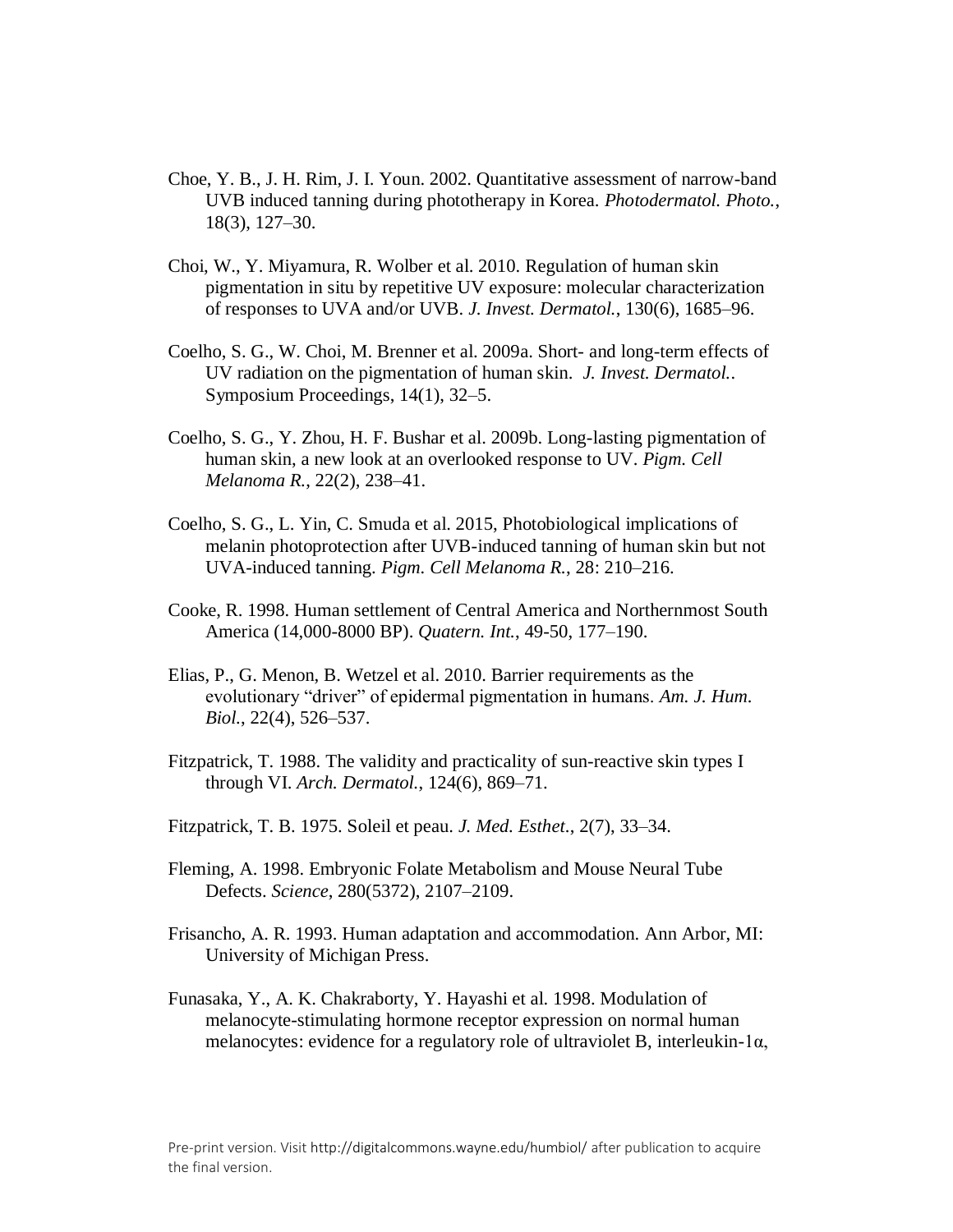interleukin-1β, endothelin-1 and tumour necrosis factor-α. *Brit. J. Dermatol.*, 139, 216–224.

- Gilchrest, B., M. S. Eller. 1999. DNA photodamage stimulates melanogenesis and other photoprotective responses. *J. Invest. Dermatol.*. Symposium Proceedings, 4(1), 35–40.
- Greaves, M. 2014. Was skin cancer a selective force for black pigmentation in early hominin evolution? *Proc. Biol. Sci*., 281, 20132955.
- Halder, R. M., C. J. Ara. 2003. Skin cancer and photoaging in ethnic skin. *Dermatol. Clin.*, 21(4), 725–732.
- Hancock, A. M., D. B. Witonsky, G. Alkorta-Aranburu et al. 2011. Adaptations to climate-mediated selective pressures in humans. *PLoS Genet.*, 7(4), e1001375.
- Hey, J. 2005. On the number of New World founders: a population genetic portrait of the peopling of the Americas. *PLoS Biol.*, 3(6), e193.
- Hönigsmann, H., G. Schuler, W. Aberer et al. 1986. Immediate pigment darkening phenomenon. A reevaluation of its mechanisms. *J. Invest. Dermatol.*, 87(5), 648–652.
- Jablonski, N. G., G. Chaplin. 2000. The evolution of human skin coloration. *J. Hum. Evol.*, 39(1), 57–106.
- Jo, S. J., H. S. Yoon, S. M. Woo et al. 2006. Time course of tanning induced by narrow-band UVB phototherapy in Korean psoriasis patients. *Photodermatol. Photo.*, 22(4), 193–199.
- Johansson, A., U. Gyllesnsten. 2008. Identification of local selective sweeps in human populations since the exodus from Africa. *Hereditas*, 145, 126–137.
- Kalla, A. 1974. Human skin pigmentation, its genetics and variation. *Hum. Genet.*, 300, 289–300.
- Kawada, A. 1986. UVB-induced erythema, delayed tanning, and UVA-induced immediate tanning in Japanese skin. *Photodermatol. Photo.*, 3, 327–333.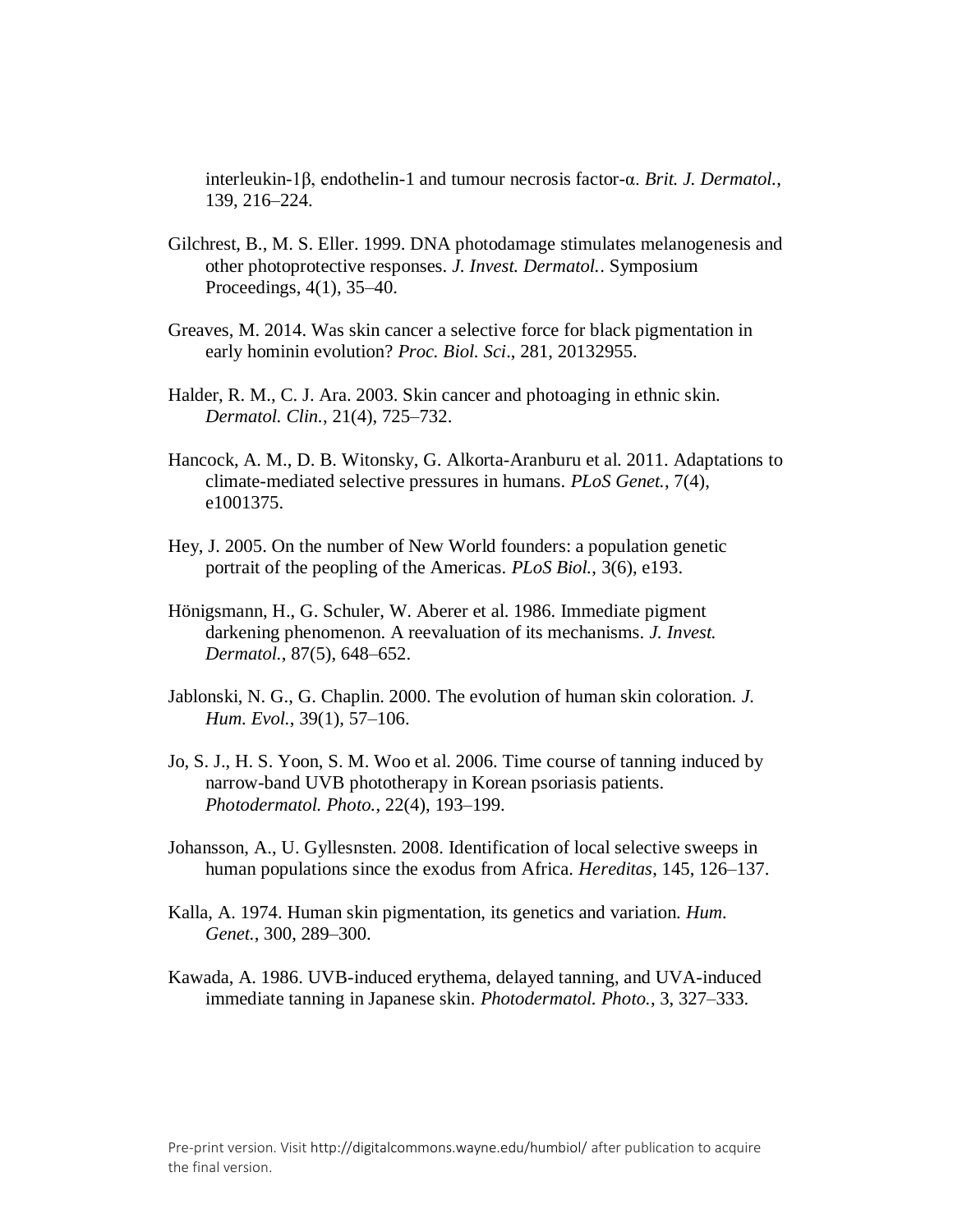- Kawada, A., T. Noda, M. Hiroma et al. 1993. The relationship of sun protection factor to minimal erythema dose, Japanese skin type, and skin color. *J. Dermatol. Sci.*, 20, 514–516.
- Kobayashi, N., A. Nakagawa, T. Muramatsu et al. 1998. Supranuclear melanin caps reduce ultraviolet induced DNA photoproducts in human epidermis. *J. Invest. Dermatol.*, 110(5), 806–810.
- Kollias, N., A. H. Baqer. 1987. Absorption mechanisms of human melanin in the visible, 400–720 nm. *J. Invest. Dermatol.*, 89(4), 384–388.
- Kwak, T.-J., Y.-H. Chang, Y.-A. Shin et al. 2015. Identification of a possible susceptibility locus for UVB-induced skin tanning phenotype in Korean females using genome-wide association study. *Exp. Dermatol.*, 12:942-6.
- Kwon, I. H., S. M. Woo, J. W. Choi et al. 2010. Recovery from tanning induced by narrow-band UVB phototherapy in brown-skinned individuals with psoriasis: twelve-month follow-up. *J. Dermatol. Sci.*, 57(1), 12–8.
- Lao, O., J. M. de Gruijter, K. van Duijn et al. 2007. Signatures of positive selection in genes associated with human skin pigmentation as revealed from analyses of single nucleotide polymorphisms. *Ann. Hum. Genet.*, 71(Pt 3), 354–69.
- Liao, K., C. Yan, Y. Wang. 1995. The measurements of sun reactive skin types and its clinical relevance. *Chinese Journal of Dermatology*, 28, 287–289.
- Liu, W., W. Lai, X. M. Wang et al. 2006. Skin phototyping in a Chinese female population: analysis of four hundred and four cases from four major cities of China. *Photodermatol. Photo.*, 22(4), 184–8.
- Lookingbill, D. P., G. L. Lookingbill, B. Leppard. 1995. Actinic damage and skin cancer in albinos in northern Tanzania: findings in 164 patients enrolled in an outreach skin care program. *J. Am. Acad. Dermatol.*, 32(4), 653–8.
- Miller, S. A, S. G. Coelho, B. Z. Zmudzka et al. 2008. Dynamics of pigmentation induction by repeated ultraviolet exposures: dose, dose interval and ultraviolet spectrum dependence. *The Brit. J. Dermatol.*, 159(4), 921–30.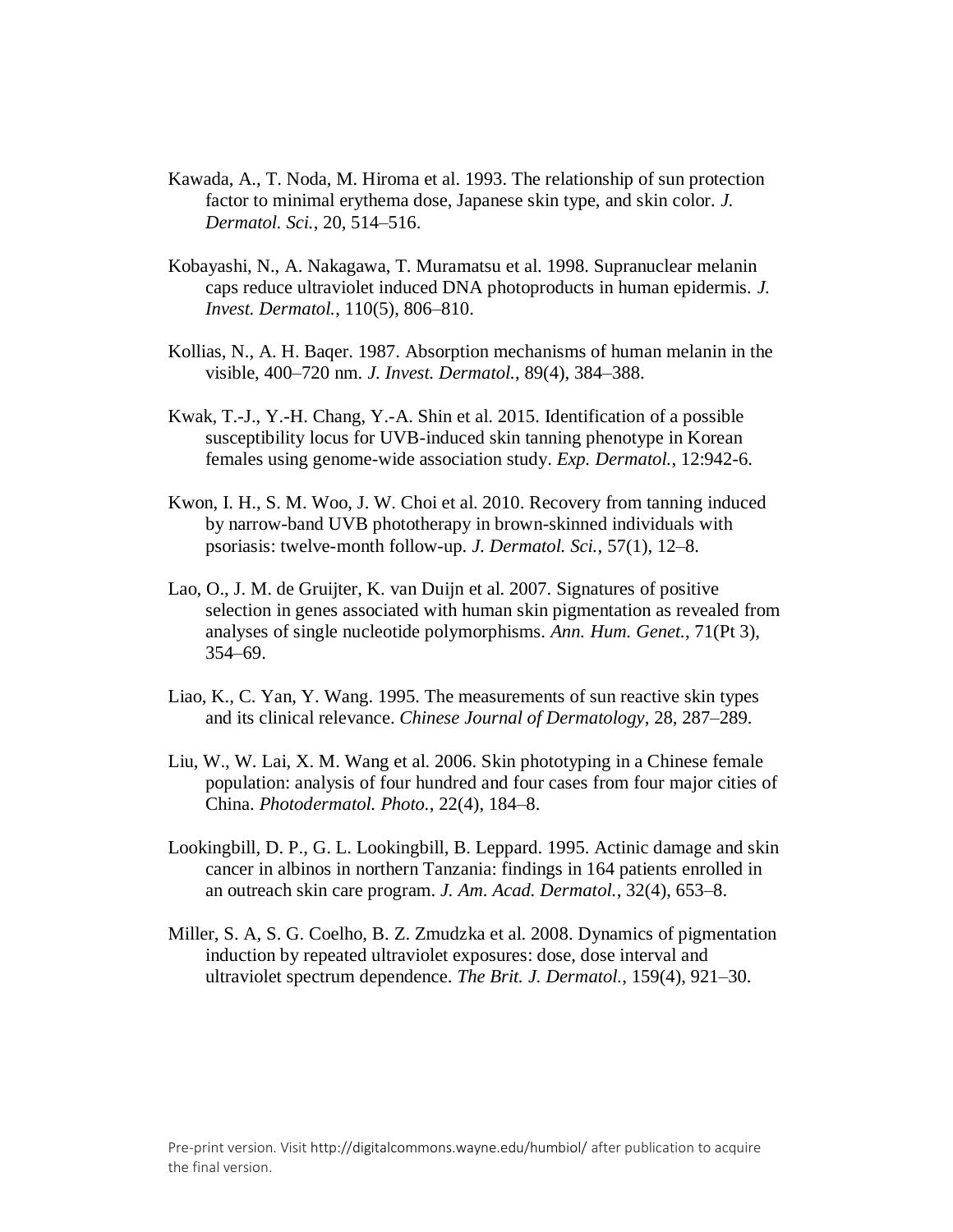- Miyamura, Y., S. G. Coelho, K. Schlenz et al. 2011. The deceptive nature of UVA tanning versus the modest protective effects of UVB tanning on human skin. *Pigm. Cell Melanoma R.*, 24(1), 136–47.
- Moyal, D., A. Chardon, N. Kollias. 2000. Determination of UVA protection factors using the persistent pigment darkening (PPD) as the end point. *Photodermatol. Photo.*, 16(6), 245–249.
- Moyal, D., K. Wichrowski, C. Tricaud. 2006. In vivo persistent pigment darkening method: a demonstration of the reproducibility of the UVA protection factors results at several testing laboratories. *Photodermatol. Photo.*, 22, 124–128.
- Myles, S., K. Tang, M. Somel et al. 2008. Identification and analysis of genomic regions with large between-population differentiation in humans. *Ann. Hum. Genet.*, 72(Pt 1), 99–110.
- Nan, H., P. Kraft, A. A. Qureshi et al. 2009. Genome-wide association study of tanning phenotype in a population of European ancestry.. *J. Invest. Dermatol.*, 129(9), 2250–2257.
- Paik, S. H., H.-J. Kim, S. Lee et al. 2011. Linkage and association scan for tanning ability in an isolated Mongolian population. *BMB Reports*, 44(11), 741–6.
- Park, S., D. Suh, J. Youn. 1998. Reliability of self-assessment in determining skin phototype for Korean brown skin. *Photodermatol. Photo.*, 14, 160–163.
- Parra, E. J. 2007. Human pigmentation variation: evolution, genetic basis, and implications for public health. *Yearb. Phys. Anthropol.*, 50, 85–105.
- Pickrell, J. K., G. Coop, J. Novembre et al. 2009. Signals of recent positive selection in a worldwide sample of human populations. *Genome res.*, 19(5), 826–37.
- Procaccini, E. M., A. Napolitano, L. Panzella et al. 2007. Long-lasting pigmentation more than its intensity is a reliable indicator of skin sun resistance. *Dermatology* (Basel, Switzerland), 215(3), 173–9.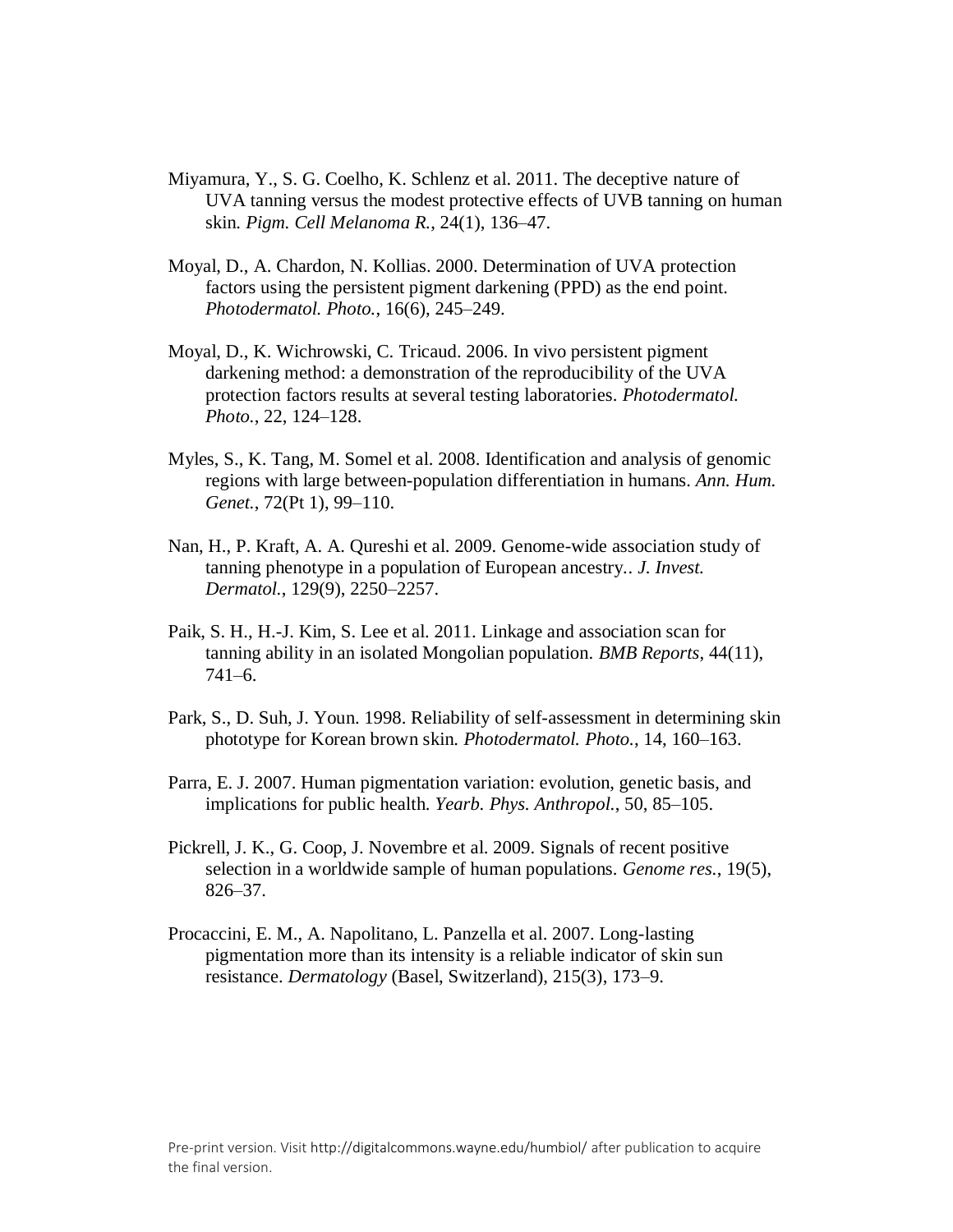- Quillen, E. E., M. Bauchet, A. W. Bigham et al. 2012. OPRM1 and EGFR contribute to skin pigmentation differences between Indigenous Americans and Europeans. *Hum. Genet*. 131(7):1073-80.
- Quillen, E. E., M. D. Shriver. 2011. Unpacking human evolution to find the genetic determinants of human skin pigmentation. *J. Invest. Dermatol.*, 131(E1), E5–7.
- Rees, J. L., R. M. Harding. 2012. Understanding the evolution of human pigmentation: recent contributions from population genetics. *J. Invest. Dermatol.*, 132(3 Pt 2), 846–53.
- Relethford, J. H. 1997. Hemispheric difference in human skin color. *Am. J. Phys. Anthropol.*, 104(4), 449–57.
- Robins, A. 1991. Biological perspectives on human pigmentation. Cambridge: Cambridge University Press.
- Robins, A. H. 2009. The evolution of light skin color: role of vitamin D disputed. *Am. J. Phys. Anthropol.*, 139(4), 447–50.
- Routaboul, C., A. Denis, A. Vinche. 1999. Immediate pigment darkening: description, kinetic and biological function. *Eur. J. Dermatol.*, 9(2), 95–99.
- Sabeti, P. C., P. Varilly, B. Fry et al. 2007. Genome-wide detection and characterization of positive selection in human populations. *Nature*, 449(7164), 913–8.
- Sanclemente, G., J.-F. Zapata, J.-J. García et al. 2008. Lack of correlation between minimal erythema dose and skin phototype in a Colombian scholar population. *Skin Res. Technol.*, 14(4), 403–9.
- Satoh, Y., A. Kawada. 1986. Action spectrum for melanin pigmentation to ultraviolet light, and Japanese skin typing. In T. Fitzpatrick, M. Wick, K. Toda (Eds.), Brown melanoderma. Biology and disease of epidermal pigmentation. (pp. 87–95). Tokyo: University of Tokyo Press.
- Scheibner, A., D. Hollis, W. McCarthy et al. 1986. Effects of sunlight exposure on Langerhans cells and melanocytes in human epidermis. *Photodermatology*, 3(1), 15–25.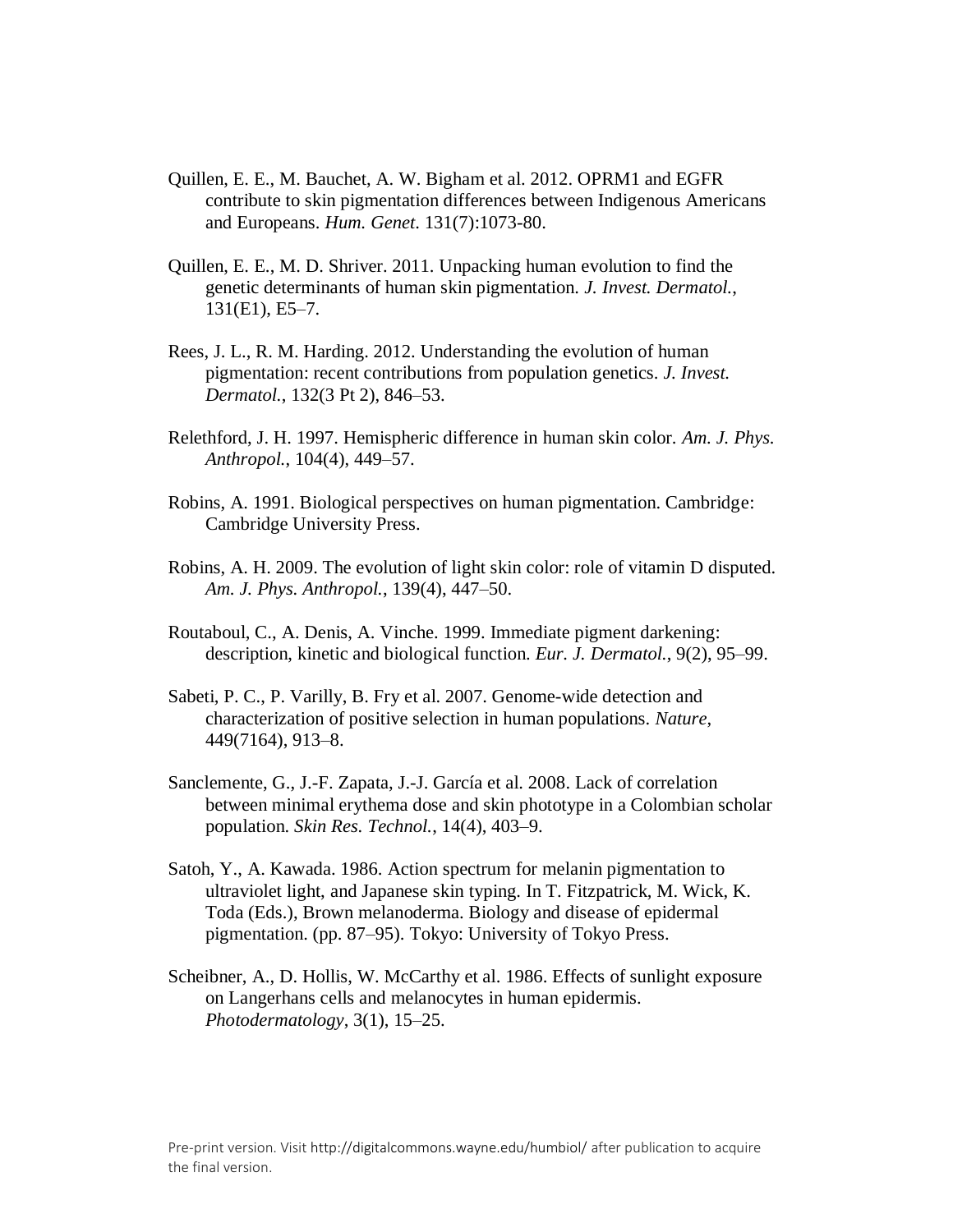- Sheehan, J. M., C. S. Potten, A. R. Young. 1998. Tanning in Human Skin Types II and III Offers Modest Photoprotection Against Erythema. *Photochem. Photobiol.*, 68, 588–592.
- Shoag, J., R. Haq, M. Zhang et al. 2012. PGC-1 Coactivators Regulate MITF and the Tanning Response. *Mol. Cell*, 1–13.
- Stanford, D., K. Georgouras, E. Sullivan et al. 1996. Skin phototyping in Asian Australians. *Australias. J. Dermatol.*, 37(Suppl 1), S36–38.
- Stierner, U., I. Rosdahl, A. Augustsson et al. 1989. UVB Irradiation Induces Melanocyte Increase in Both Exposed and Shielded Human Skin. *J. Invest. Dermatol.*, 92, 561–564.
- Stokowski, R. P., P. V. K. Pant, T. Dadd et al. 2007. A genomewide association study of skin pigmentation in a South Asian population. *Am. J. Hum. Genet.*, 81(6), 1119–32.
- Sturm, R. A. 2009. Molecular genetics of human pigmentation diversity. *Hum. Mol. Genet.*, 18(R1), R9–17.
- Sturm, R. A, D. L. Duffy. 2012. Human pigmentation genes under environmental selection. *Genome Biol.*, 13(9), 248.
- Suh, K.-S., H.-J. Roh, S.-Y. Choi et al. 2007. Long-term evaluation of erythema and pigmentation induced by ultraviolet radiations of different wavelengths. *Skin Res. Technol.*, 13(2), 154–61.
- Swiatoniowski, A. K., E. E. Quillen, M. D. Shriver et al. 2013. Technical Note: Comparing von Luschan skin color tiles and modern spectrophotometry for measuring human skin pigmentation. *Am. J. Phys. Anthropol.*, 151(2), 325– 330.
- Tadokoro, T., N. Kobayashi, B. Z. Zmudzka et al. 2003. UV-induced DNA damage and melanin content in human skin differing in racial/ethnic origin. *Faseb. J.,* 17(9), 1177–9.
- Tadokoro, T., Y. Yamaguchi, J. Batzer et al. 2005. Mechanisms of skin tanning in different racial/ethnic groups in response to ultraviolet radiation. *J. Invest. Dermatol.*, 124(6), 1326–32.